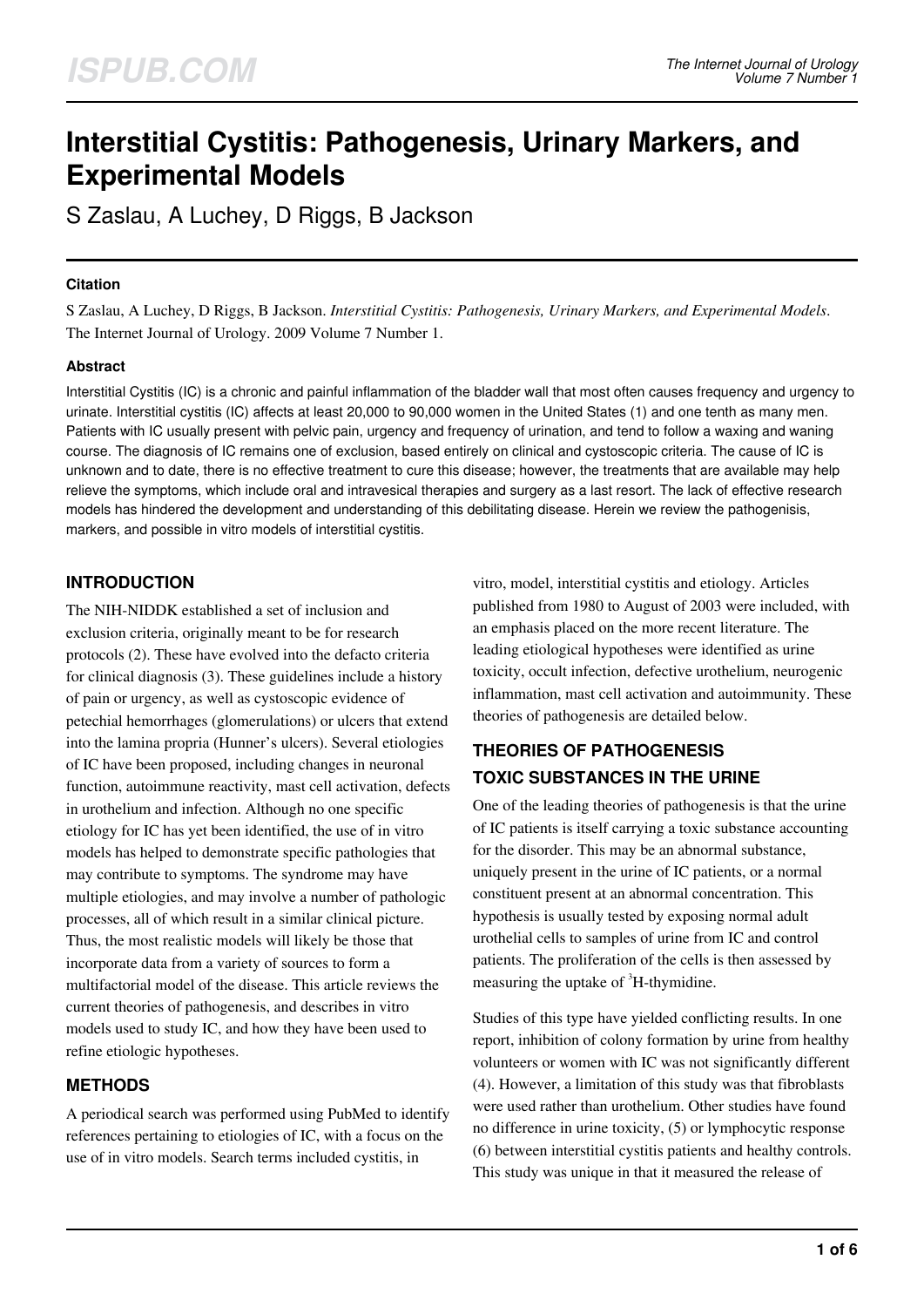intracellular bound  ${}^{51}Cr$  to assess cell death. The use of cell death as an outcome makes it possible to miss a sub lethal effect of IC urine on normal epithelial cells. For this reason, the effect on cell proliferation is more commonly used as an outcome.

Other studies have shown the presence of antiproliferative factor (APF), in the urine of IC patients that inhibits the proliferation of normal human bladder epithelial cells in vitro (7,8). The proliferation rate of explanted bladder cells from IC patients has also been shown to be significantly less than that of control subjects, suggesting an intrinsic abnormality in IC cell proliferation (9). APF has been shown to inhibit epithelial cell production of heparin-binding epidermal growth factor-like growth factor (HB-EGF) (10), a protein generated by, and stimulatory for, bladder epithelial cells in vitro (11). Not only is urine HB-EGF concentration decreased, but serum concentration is decreased as well (10). This could indicate that IC is a urinary tract manifestation of a systemic disorder. A recent study has shown consistent elevations of APF and EGF, and reductions of HB-EGF in IC patients of three different racial groups, suggesting that there may be some utility in using these proteins as biomarkers for IC patients (12).

The theory that IC urine contains toxic factors is also supported by the fact that bladder tissues treated with urine from IC patients showed increased expression of a stress protein (heat shock protein, 72 kDa HSP). Increases in this stress protein have also been observed after exposure to known harmful environmental stimuli. The precise role of stress proteins is unknown, but there appears to be a direct relationship between the induction of HSP and thermotolerance, suggesting a cytoprotective function (13).

In another study, fractions of normal urine were examined for toxic effects on bladder tissue in vitro. In the same system, the effects of Tamm-Horsfall protein (THP) were measured. THP, the most abundant protein in normal urine, is thought to be a cytoprotective factor that acts as a scavenger of cationic substances that have potential to injure bladder mucosa. Normal human urine contains cationic, low molecular weight components that, when separated from the bulk of urinary wastes, are cytotoxic to urothelial cells. This cytotoxicity can be blocked by pre-incubation with THP (14). This raises the question of whether the pathological process is a result of a deficiency cytoprotective factors rather than an excess of toxins.

## **DEFECTIVE BARRIER/UROTHELIUM**

Another cytoprotective factor in the bladder is the glycocalyx. This layer of glycoproteins and glycosaminoglycans (15) covers the mucosal surface of the urinary bladder, and functions as a barrier to pathogenic microorganisms and toxins in the urine. A defect in this protective layer could permit pathogens leak into the subepithelial space and the muscularis, possibly injuring muscle and/or initiating sensory stimulation causing symptoms of IC. In vitro analyses of bladder biopsies from IC patients have shown abnormalities of the glycocalyx, most notably the deficiency or absence of a particular glycoprotein component (GP1). GP1 was significantly decreased in 61% and absent in 35% of IC patients when compared with control patients (16).

# **OCCULT INFECTION**

Although the symptoms of interstitial cystitis are similar to those of bacterial cystitis, urinalysis and urine cultures routinely demonstrate no evidence of infection. Even more sensitive examinations (nested PCR assays for bacterial DNA) of bladder tissue from IC patients and healthy women have failed to demonstrate a specific bacterial or viral cause (17, 18, 19, 20, 21). It has been proposed that IC may develop as a consequence of urothelial injury that persists after infectious agents are no longer present. The proliferative ability of progenitors of urothelium cells is increased in IC. A possible mechanism may be that recurrent injury, caused by infection and inflammation, selects for these highly proliferative stem cells, triggering chronic changes in the architecture of the urothelium. These chronic changes may then explain symptoms that persist well after an infection has resolved (22).

# **NEUROGENIC INFLAMMATION**

Histopathologic changes evident in IC include submucosal inflammation along with thinning or ulceration of bladder epithelium (23). Certain inflammatory mediators, such as substance P and bradykinin also function as nociceptive neurotransmitters. IC patients have been shown to exhibit a hyperinnervation of the bladder (24), as well as an increased number of substance P containing nerves (25). This combination may help to explain the chronic bladder pain suffered by IC patients. Bradykinin, substance P and histamine are capable of causing contractions of urinary bladder smooth muscle, as well as enhancing neurogenic contraction of the urinary bladder by affecting the purinergic component of bladder efferent fibers (26). In light of the fact that a purinergic component of neurotransmission is much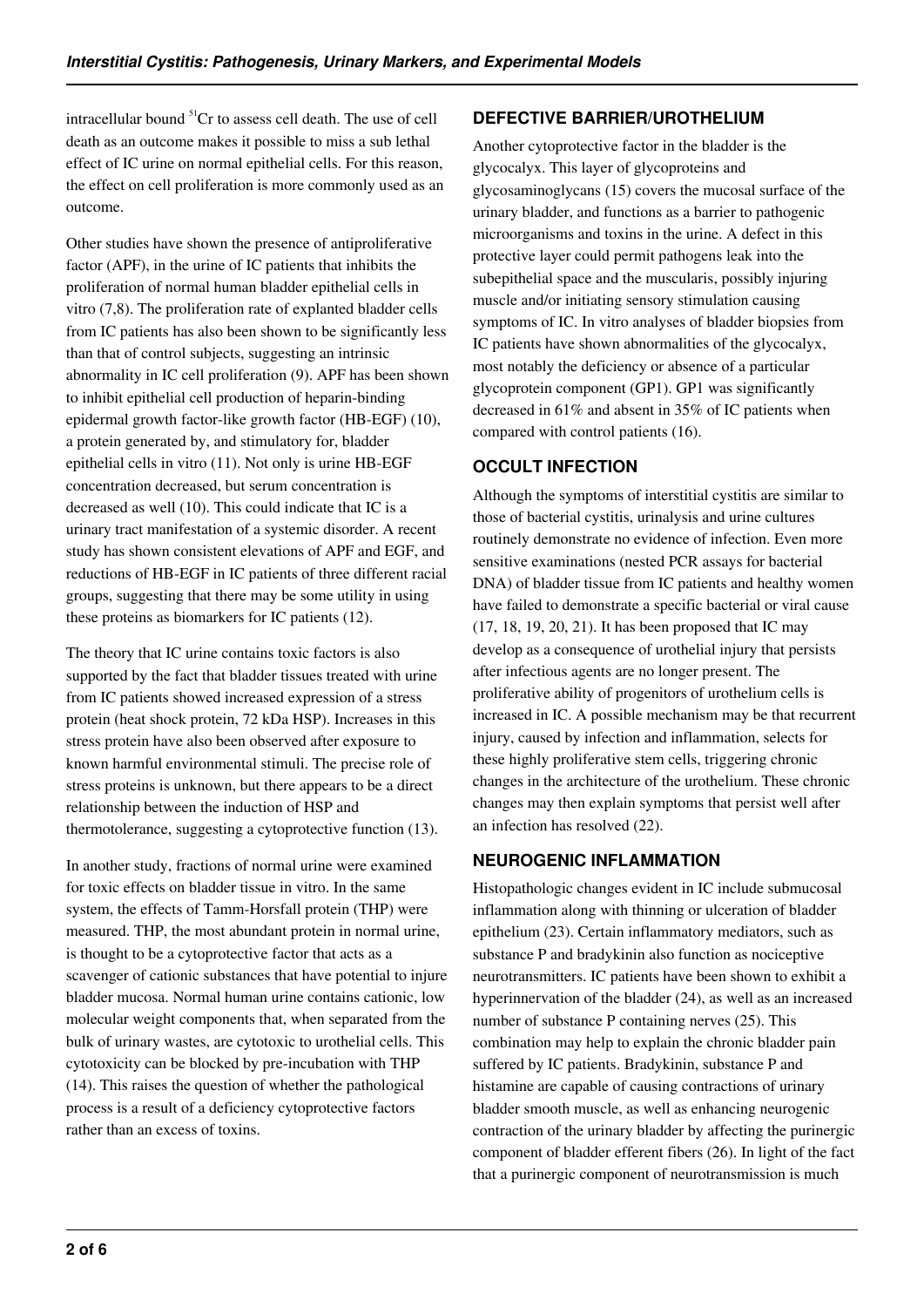more prominent in women with IC (27), it would make sense that an increase in levels of these mediators might produce symptoms of urgency and frequency.

## **MAST CELL ACTIVATION**

Substance P and Bradykinin are also powerful activators of mast cells. Increased numbers of mast cells have been demonstrated within the detrusor layer of the bladder in IC patients (28, 29). They have been found in close apposition to neurons (30), suggesting that they may play a role in the pathogenesis of IC. Mast cell secretion is stimulated by estrogen (31, 32), and inhibited by tamoxifen (32), which may explain the increased incidence of IC in females. It has also been shown that mast cells from the bladders of IC patients are far more responsive than those isolated from normal tissue (33). These findings suggest that the bladder environment in IC may induce a phenotypic change in the mast cell, thus influencing its rate of maturation and proliferation.

## **AUTOIMMUNITY**

Many of the clinical features of IC suggest that autoimmunity may play a role in the chronic inflammatory component of the disease. The symptoms are chronic, with exacerbations and remissions. Autoantibodies have been detected in the sera of IC patients to a greater extent than in controls (34, 35), and IgA antibodies have been detected on the surface of bladder epithelium in IC patients (36). The distinction between an autoimmune phenomenon and generalized chronic inflammation lies in the specificity of the immune response. In vitro studies evaluating autoimmune components have failed to show any convincing evidence of any primary immunologic disorder (37, 6).

# **EXPERIMENTAL MODELS**

The development of new and more effective treatments modalities for IC has been severely hampered by the lack of experimental models. Several in vivo models of IC that have been reported in the literature include a mouse model (38), Guinea pig model (39) and a naturally occurring feline model (40). While these models provided a valuable foundation for the investigation into experimental models of IC, they have not become widely used and sighted in the medical literature. With this reason in mind we have begun investigation into developing an in vitro model of IC . We used the UROtsa cell line which has been used as a normal control for bladder tissue in vitro. The UROtsa cell line was isolated from normal urothelium lining the ureter of a 12

year-old girl and was immortalized by using a temperaturesensitive SV40 large T-antigen gene construct (41). The UROtsa cell line was suspended to a cell concentration of 1 x 10<sup>5</sup> cells/ml in varying media pH conditions (pH = 4.0, 5.0, 6.0, 7.0, 8.0, 9.0, 10.0). Cells were added to the assigned wells in a 96 well microtiter plate in a volume of 100ul (1 x 10<sup>4</sup> cells/well). The microtiter plates were be incubated at 37 Deg. C,  $5\%$  CO<sub>2</sub> for 24, 48, and 72 hours respectively. After 24, 48 and 72 hours, the cells were assayed for cell viability using the MTT colorimetric assay for cell viability (42). Preliminary results have shown that significant antiproliferative effects were observed among the varying pH conditions tested in the UROTsa cell line (P<0.001, ANOVA, Table 1).

#### **Figure 1**

Table 1.

#### Table 1.

|     | <b>Percent Cell Growth Inhibition</b> |                                               |           |
|-----|---------------------------------------|-----------------------------------------------|-----------|
|     | 24 Hours                              | 48 Hours 72 Hours                             |           |
| pН  |                                       | Mean(S.D.) Mean (S.D.) Mean (S.D.)            |           |
| 7.0 | $-25.1(8.1)$                          | $-28.6(17.6) -5.5(6.7)$                       |           |
| 6.5 | $-0.3(5.9)$                           | $-3.8(10.5)$                                  | 15.5(2.3) |
| 6.0 | 10.1(7.4)                             | 7.3(8.1)                                      | 24.5(4.1) |
| 5.5 | 76.5(2.7)                             | 83.7(1.9)                                     | 90.5(0.7) |
| 5.0 | 79.8 (3.2)                            | 85.6(0.9)                                     | 90.2(0.9) |
| 4.5 | 85.3(1.3)                             | 89.8(0.8)                                     | 92.2(0.6) |
|     |                                       | $AMOVA = n \le 0.001$ at 24, 48, and 72 hours |           |

 $ANOVA = p \le 0.001$  at 24, 48, and 72 hours

The reduction in cell proliferation was pH dependent, however it was not time dependent. No increase in response was observed among the 3 time-points tested (24, 48, and 72 hours, Figure 1).

#### **Figure 2**

FIGURE 1:



# The Effects of Changing pH in Tissue Culture Media in the UROTsa cell line

The statistically significant anti-proliferative effects of pH exhibited here suggest that urine pH could be a contributing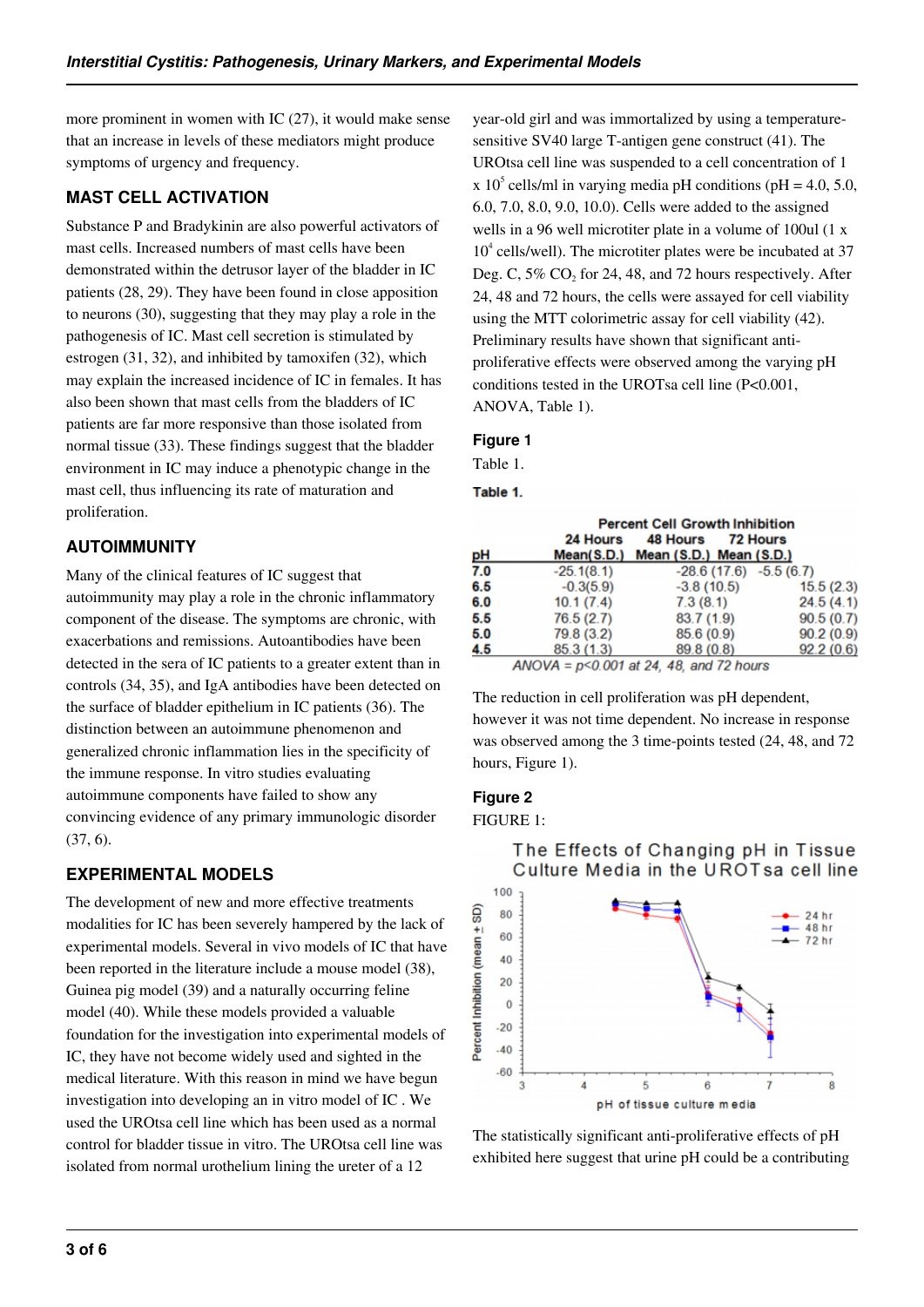cause of or product of Interstitial Cystitis. Further research is needed, but these results suggest that reduction of media pH in vitro could provide a model of IC that could prove to be invaluable for the investigation of new and improved treatment modalities

## **CONCLUSIONS**

Potential areas of further research involve mapping out the complex interaction of inflammatory mediators in the IC microenvironment. Urothelial cells in IC express different surface proteins than do healthy cells exposed to cytokines (43). This may suggest that a specific type of inflammation is present in interstitial cystitis, or an inappropriate response of the urothelium. The in vitro studies have also suggested a number of markers (APF, HP-EGF, EGF and mast cell phenotype) that may have diagnostic value. An analysis of the specificity and sensitivity of these markers may prove invaluable, considering the fact that IC is currently a diagnosis of exclusion. An assessment of the effects of serum-based medium would help to allow researchers to control for any related confounding factors, thus improving the accuracy of in vitro models. Lastly, samples from patients at different stages of the disease may help us to gain a longitudinal view of the pathologic process, although the waxing and waning nature of IC may complicate efforts.

The etiology of IC remains elusive. The use of in vitro models examine various elements of the disease has been quite useful, although they do have some inherent limitations. In particular, they cannot address certain issues involving anatomic location or patient sensitivity. Another limitation is that most in vitro models require the use of serum-supplemented culture media, which may influence the data. The use of growth inhibition and cytotoxicity, may not be appropriate endpoints for assessing the disease. Techniques of re-creating disease conditions are becoming more and more realistic however, and with each new study, our etiological picture becomes more clear. What are now separate theories will likely begin to blend together into one model explaining the symptomatology, histopathological findings and unique characteristics of IC described in the literature.

#### **References**

1. Held, P.J., Hanno, P.M., Wein, A.J., et al. Epidemiology of interstitial cystitis. In P.M. Hanno , D.R. Statskin, R.J. Krane , et al (Eds): Interstitial Cystitis. LondonSpringer Verlag, 1990. Pp. 29-48.

2. Gillenwater, J.Y., and Wein, A.J. Summary of the national institute of Arthritis, Diabetes, Digestive and Kidney Diseases Workshop on Interstitial Cystitis, National

Institutes of Health, Bethesda Maryland, August 28-29, 1987. J. Urol. 140: 203-6, 1988.

3. Hanno, P.M., Landis, J.R., Matthews-Cook, Y., Kusek, J., and Nyberg, L. Jr. The diagnosis of interstitial cystitis revisited: lessons learned from the National Institutes of Health Interstitial Cystitis Database study. J. Urol. 161: 553-4, 1999.

4. Steinert, B.W., Robinson, J.E., Mitchell, B.A., and Diokno, A.C. Low-molecular-weight inhibitor of in vitro fibroblast colony formation from human urine. World J. Urol. 14(1): 62-5, 1996.

5. Beier-Holgersen, R., Hermann, G.G., Mortensen, S.O., and Steven,  $\bar{K}$ . The in vitro cytotoxicity from patients with interstitial cystitis. J. Urol. 151(3): 787-90, 1994. 6. Miller, C.H., MacDermott, J.P., Quattrocchi, K.B., Broderick, G.A., and Stone, A.R. Lymphocyte function in patients with interstitial cystitis. J. Urol. 147(3): 592-5, 1992.

7. Keay, S., Zhang, C.O., Trifillis, A.L., Hise, M.K., Hebel, J.R., Jacobs, S.C., and Warren, J.W. Decreased 3Hthymidine incorporation by human bladder epithelial cells following exposure to urine of interstitial cystitis patients. J. Urol. 156(6):2073-8, 1996.

8. Keay, S., Zhang, C.O., Hise, M.K., Hebel, J.R., Jacobs, S.C., Gordon, D., Whitmore, K., Bodison, S., Gordon, N., and Warren, J.W. A diagnostic in vitro urine assay for interstitial cystitis. Urology. 52(6): 974-8, 1998.

9. Keay, S., Zhang, C-O., Shoenfelt, J., and Chai, T. Decreased in vitro proliferation of bladder epithelial cells from patients with interstitial cystitis. Urology. 61(6): 1278-84, 2003.

10. Keay, S., Kleinberg, M., Zhang, C-O., Hise, M.K., and Warren, J.W. Bladder epithelial cells from patients with interstitial cystitis produce an inhibitor of heparin-binding epidermal growth factor-like growth factor production. J. Urol.  $164(\overline{6})$ : 2112-8, 2000.

11. Messing, E.M., Hanson, P., Ulrich, P., and Erturk, E. Epidermal growth factor—interactions with normal and malignant urothelium: in vivo and in situ studies. J. Urol. 138:1329-35, 1987.

12. U Zhang, C.O., Li, Z.L., Shoenfelt, J., Kong, C.Z., Erickson, D.R., Peters, K.M., Rovner, E.S., and Keay, S. Comparison of APF activity and epithelial growth factor levels in urine from Chinese, African-American and White American patients with interstitial cystitis. Urology. 61(5): 897-901, 2003.

13. Ito, T., Stein, P., Parsons, C., and Schmidt, J. Elevated stress protein in transitional cells exposed to urine from interstitial cystitis patients. Int. J. Urol. 5:444-8, 1998. 14. Parsons, C.L., Bautista, S.L., Stein, P.C., and Zupkas, P. Cyto-injury factors in urine: A possible mechanism for the development of interstitial cystitis. J. Urol. 164:1381-4, 2000.

15. Buckley, M., Xin, P., Washington, S., Herb, N., Erickson, D., and Bhavanandan, V.P. Lectin histochemical examination of rabbit bladder glycoproteins and characterization of a mucin isolated from the bladder mucosa. Arch. Biochem. Biophys. 375(2): 270-7, 2000. 16. Moskowitz, M.O., Byrne, D.S., Callahan, H.J., Parsons, C.L., Valderrama, E., and Moldwin, R.M. Decreased expression of a glycoprotein component of bladder surface mucin (GP1) in interstitial cystitis. J. Urol. 151:343-5, 1994. 17. Keay, S., Zhang, C.O., Baldwin, BR., Jacobs, S.C., and Warren, J.W. Polymerase chain reaction amplification of bacterial 16S rRNA genese in interstitial cystitis and control patient biopsies. J. Urol. 159(1): 280-3, 1998. 18. Domingue, G.J., Ghoniem, G.M., Bost, K.L., Fermin, C., and Human, L.G. Dormant microbes in interstitial cystitis. J.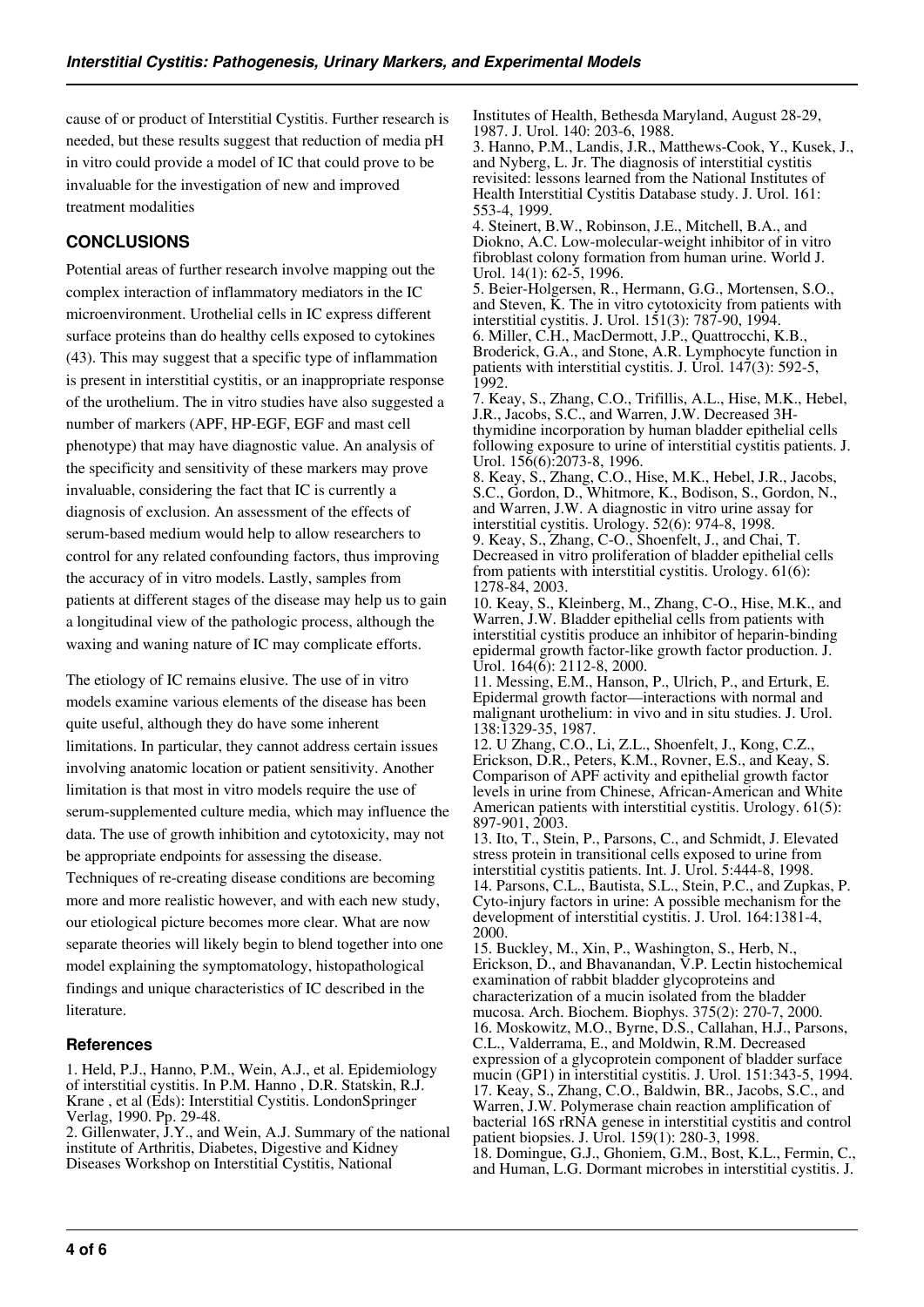Urol. 153:1321-6, 1995.

19. Haarala, M., Jalava, J., Laato, M., Kiilholma, P., Nurmi, M., and Alanen, A. Absence of bacterial DNA in the bladder of patients with interstitial cystitis. J. Urol. 156:1843-5, 1996.

20. Hukkanen, V., Haarala, M., Nurmi, M., Klemi, P., and Kiilholma, P. Viruses and interstitial cystitis: adenovirus genomes cannot be demonstrated in urinary bladder biopsies. Urol. Res. 24(4): 235-8, 1996.

21. Fall, M., Johansson, S.L., and Vahlne, A. A

clinicopathological and virological study of interstitial cystitis. J. Urol. 133(5): 771-3, 1985.

22. Elgavish, A., Pattanaik, A., Lloyd, K., and Reed, R. Evidence for altered proliferative ability of progenitors of urothelial cells in interstitial cystitis. J. Urol. 158(1): 248-52, 1997.

23. Lynes, W.L., Flynn, S.D., Shortliffe, L.D., and Stamey, T.A. The histology of interstitial cystitis. Amer. J. Surg. Pathol. 14: 969-76, 1990.

24. Christmas, T.J., Rode, J., Chapple, C.R., Milroy, E.J., and Turner-Warwick, R.T. Nerve fiber proliferation in interstitial cystitis. Virchows Archiv. A Pathol. Anat. 416: 447-51, 1990.

25. Pang, X., Marchand, J., Sant, G.R., Kream, R.M., and Theoharides, T.C. Increased number of substance P positive fibers in interstitial cystitis. Br. J. Urol. 75:744-50, 1995. 26. Patra, P., and Westfall, D. Potentiation by bradykinin and substance P of purinergic neurotransmission in urinary

bladder. J. Urol. 156:532-5, 1996. 27. Palea, S., Artibani, W., Ostardo, E., Trist, D., and Pietra,

C. Evidence for purinergic neurotransmission in human urinary bladder affected by interstitial cystitis. J. Urol. 150(6): 2007-12, 1993.

28. Aldenborg, F., Fall, M., and Enerback, L. Proliferation and transepithelial migration of mucosal mast cells in interstitial cystitis. Immunology. 58:411-6, 1986.

29. Christmas, T.J., and Rode, J. Characteristics of mast cells in normal bladder, bacterial cystitis and interstitial cystitis. Br. J. Urol. 68: 473-8, 1991.

30. Weisner-Menzel, L., Schulz, B., Vakilzadeh, F., and Czartnetzki, H.M. Electron microscopic evidence of a direct contact between nerve fibers and mast cells. Acta. Derm. Venereol. (stockh). 61:465-9, 1981.

31. Spanos, C., El-Mansoury, M., Letourneau, R.,

Minogiannis, P., Greenwood, J., Siri, P., Sant, G.R., and

Theoharides, T.C. Carbachol-induced bladder mast cell activation: augmentation by estradiol and implications for interstitial cystitis. Urology. 48(5): 809-16, 1996. 32. Vliagoftis, H., Dimitriadou, V., Boucher, W., Rozniecki, J.J., Correia, I., Raam, S., and Theoharides, T.C. Estradiol augments while tamoxifen inhibits rat mast cell secretion. Int. Arch. Allergy Immunol. 98(4): 398-409, 1992. 33. Frenz, A.M., Christmas, T.J., and Pearce, F.L. Does the mast cell have an intrinsic role in the pathogenesis of interstitial cystitis? Agents Actions. Jun; 41 Spec No:

c14-15, 1994. 34. Ochs, R.L., Stein, T.W., Peebles, C.L., Gittes, R.F., and Tan, E.M. Autoantibodies in interstitial cystitis. J. Urol. 151:587-92, 1994.

35. Anderson, J.B., Parivar, F., Lee, G., Wallington, T.B., MacIver, A.G., Bradbrook, R.A., and Gingell, J.C. The enigma of interstitial cystitis—an autoimmune disease? Br. J. Urol. 63: 58, 1989.

36. Said, J.W., Van de Velde, R., and Gillespie, L. Immunopathology of interstitial cystitis. Mod. Pathol. 2:593-602, 1989.

37. Keay, S., Zhang, C.O., Trifillis, A.L., Hebel, J.R., Jacobs, S.C., and Warren, J.W. Urine autoantibodies in interstitial cystitis. J. Urol. 157(3): 1083-7, 1997. 38. Bullock, A.D., Becich, M.J., Klutke, C.G., and Ratliff, T.L. Experimental autoimmune cystitis: a potential murine model for ulcerative interstitial cystitis. J. Urol. 148(6):

1951-6, 1992. 39. Kim, Y., Levin, R., Wein, A., and Longhurst, P.A. Effects of sensitization on the permeability of urothelium in guinea pig urinary bladder. J. Urol. 147:270-3, 1992. 40. Ratliff, T.L., Klutke, C.G., and McDougall, E.M. The etiology of interstitial cystitis. Urol. Clin. North Am. 21(1): 21-30, 1994.

41. Petzoldt, J.L., Leigh, I.M., Duffy, P.G., Sexton, C., and Masters, J.R. Immortalisation of human urothelial cells. Urol. Res. 23(6): 377-80, 1995.

42. Mosmann, T. Rapid colorimetric assay for cellular growth and survival: application to proliferation and cytotoxicity assays. J. Immunol. Methods. 65(1-2): 55-63, 1983.

43. Liebert, M., Wedemeyer, G., Stein, J.A., Washington, R. Jr., Faerber, G., Flint, A., and Grossman, H.B. Evidence for urothelial cell activation in interstitial cystitis. J. Urol. 149:470-5, 1993.